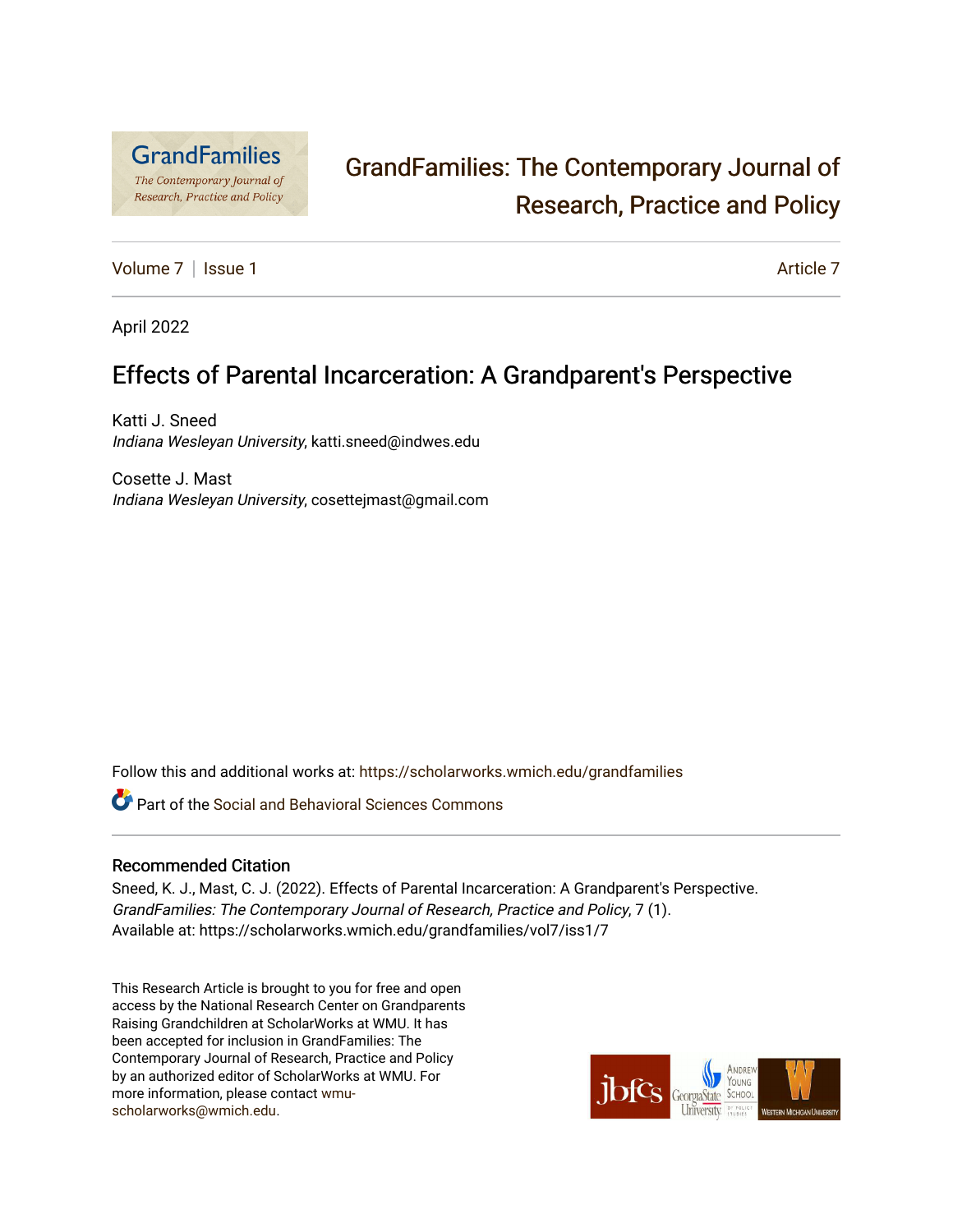# *Research Article*

# **Effects of Parental Incarceration on Children: A Grandparent's Perspective**

Kattie J. Sneed and Cosette J. Mast Indiana Wesleyan University

Correspondence can be directed to Dr. Kattie J. Sneed, Department of Behavioral Sciences, School of Social Work; [katti.sneed@indwes.edu](mailto:katti.sneed@indwes.edu)

#### **Abstract**

This qualitative study explored grandparents' perceptions of parental incarceration effects on the grandchildren they are raising. Children of incarcerated individuals are directly affected by the high incarceration rate in the United States and often find themselves displaced from the people and environment they know. As one of the most common caregivers for children with incarcerated parents, grandparents offer a unique perspective on the effects that parental incarceration has on children. The study found that grandparents perceive that the effects of parental incarceration on children are diverse. Children represented in the study were negatively affected emotionally and behaviorally by parental incarceration, displacement, and associated traumas, yet placement with a grandparent during periods of parental incarceration had positive effects on child outcomes. Grandparents indicated a need for external support, more of a voice, and a more efficient process for kinship care. To be most effective, social workers who encounter children and grandparents affected by parental incarceration should take time to carefully understand the unique effects of parental incarceration on the child, being careful not to assume that a child has been impacted by parental incarceration in any way.

*Keywords*: parental incarceration, grandparents, effects on children, child outcomes, child displacement, kinship care

Although the incarceration rate in the United States has declined in the past 20 years, the United States still has the highest incarceration rate in the world (Carson, 2018; Walmsley, 2018). Incarceration remains a pressing problem with a substantial impact on the lives of many individuals in the United States. This impact goes beyond the 1.5 million prisoners under state and federal jurisdiction (Carson, 2018). In particular, incarceration has a significant impact on the lives of the family members of incarcerated individuals.

Children of incarcerated individuals are directly affected by the high incarceration rate in the United States. In 1999, an estimated 721,500 parents with minor children were incarcerated in State and Federal prisons (Mumola, 2000). This number rose to 809,800 by midyear 2007 (Glaze & Maruschak, 2008). According to the Bureau of Justice Statistics special report on parents in prison and their minor children, 1.7 million minor children currently had a parent in prison midyear 2007, an increase from 1.5 million in 1999 (Glaze & Maruschak, 2008; Mumola, 2000). Therefore, in the mid-2000s, increasing numbers of children were experiencing parental incarceration in the United States. However, in more recent years, the Child and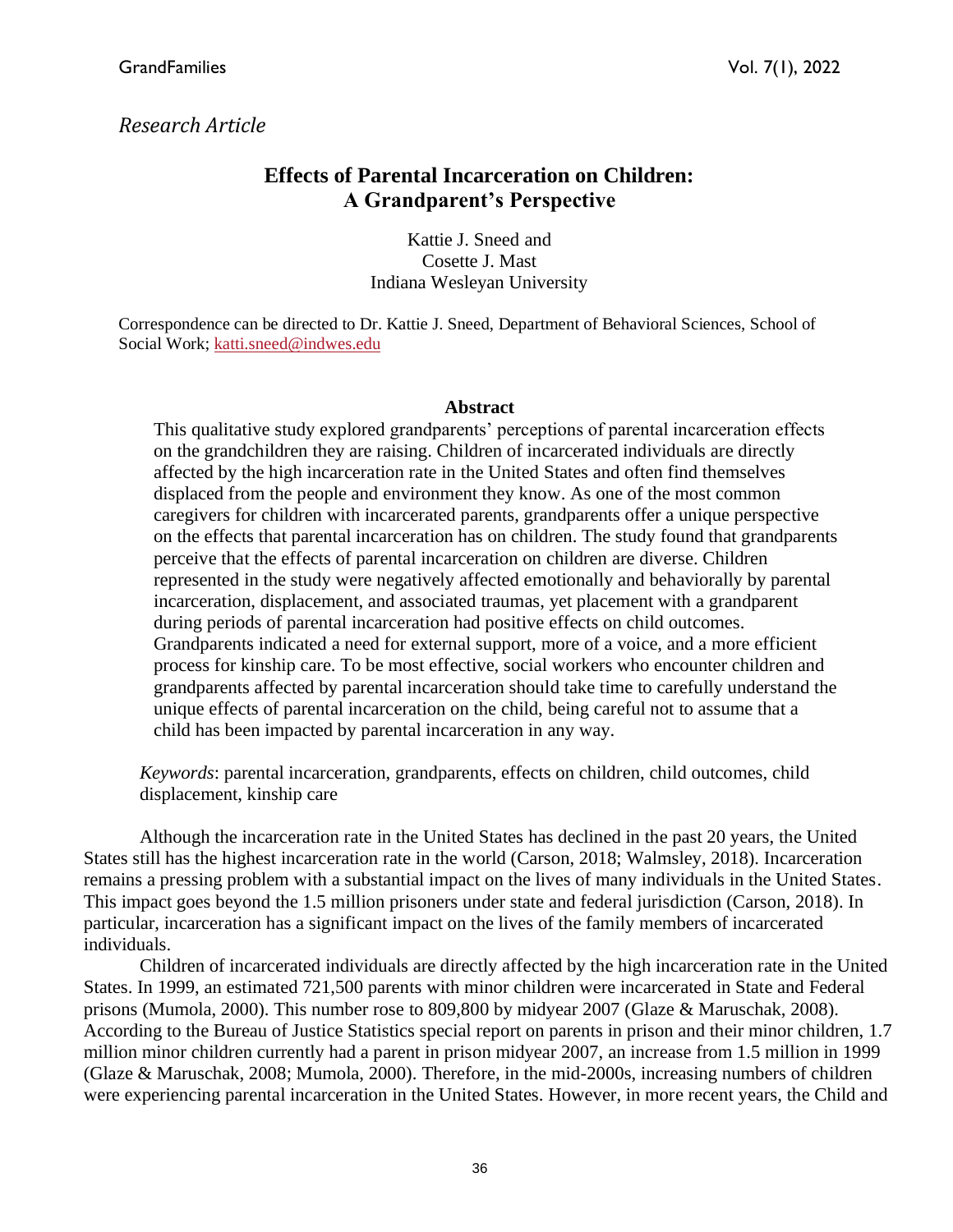Adolescent Health Measurement Initiative's National Survey of Children's Health indicates a decrease in the number of children who had experienced parental incarceration at some point during their lives between 2016 and 2018. While still more than 5.7 million children in the United States had experienced parental incarceration at some point in their lives in 2016, this number decreased to 5.4 million children in 2018 (Child and Adolescent Health Measurement Initiative, 2016, 2018). Despite indications that the number of children in the United States affected by parental incarceration is declining, millions of children are still impacted by the incarceration of a parent.

Children for whom parental incarceration is a reality often find themselves displaced. According to Mumola (2000), about half of children with mothers incarcerated and 15% of children with fathers incarcerated live with a grandparent. Grandparents are the most common caregivers, other than a parent, for children experiencing parental incarceration (Glaze & Maruschak, 2008). Experiencing the incarceration of a parent is a stressor and risk-factor for children by itself, and when children are displaced—removed from the people and environment they are most familiar further stress and risk is created for them.

According to the United States Census Bureau, "in 2012, 2.7 million grandparents in the United States were raising their grandchildren" (Ellis & Simmons, 2014, p. 16). This is an increase from 2.4 million in 2000 (Simmons & Dye, 2003). As mentioned above, grandparents are one of the most common caregivers for children with incarcerated parents, second only to the parent who is not incarcerated (Glaze & Maruschak, 2008). For this reason, the parents of incarcerated individuals are also impacted substantially by the high incarceration rate in the United States. As the parents of incarcerated individuals take on the responsibility of raising their grandchildren, they face substantial stressors.

The effects of raising grandchildren on grandparents themselves has been studied extensively (Bloom & Steinhart, 1993; Dolbin-MacNab, 2006; Grant, 2000; Hanlon, Carswell, & Rose, 2007; Sampson & Hertlein, 2015), and the effect of parental incarceration on children also has been studied with frequency (Allard & Greene, 2011; Bryan, 2017; Comfort et al., 2011; Johnson & Easterling, 2012; Murray et al. 2012; Nichols et al., 2016). However, the effects of parental incarceration on children from the perspective of the grandparents— who, in many cases, find themselves responsible for the primary care of their grandchildren—have not received such attention in research. Only one study has presented any data on children's problems stemming from parental incarceration as identified by the caregiver, and this data was very limited and is dated (Bloom & Steinhart, 1993). The purpose of this study seeks to fill this gap in literature, exploring how grandparents perceive the effects of parental incarceration on the grandchildren they are raising. As one of the most common caregivers for children experiencing parental incarceration, grandparents provide a unique and valuable perspective on the effects that parental incarceration can have on children and their outcomes in various areas of life.

#### **Literature Review**

As incarceration rates have risen in the United States, addressing the effects of incarceration on the children of prisoners has become increasingly important (Johnson & Easterling, 2012). Parental incarceration can affect many areas of children's lives and understanding these effects can assist social workers in working more effectively with this population.

#### *Social Connection*

Parental incarceration affects many areas of children's lives including their patterns of social connection. Research studies conducted by Allard and Greene (2011) and Bryan (2017) reveal that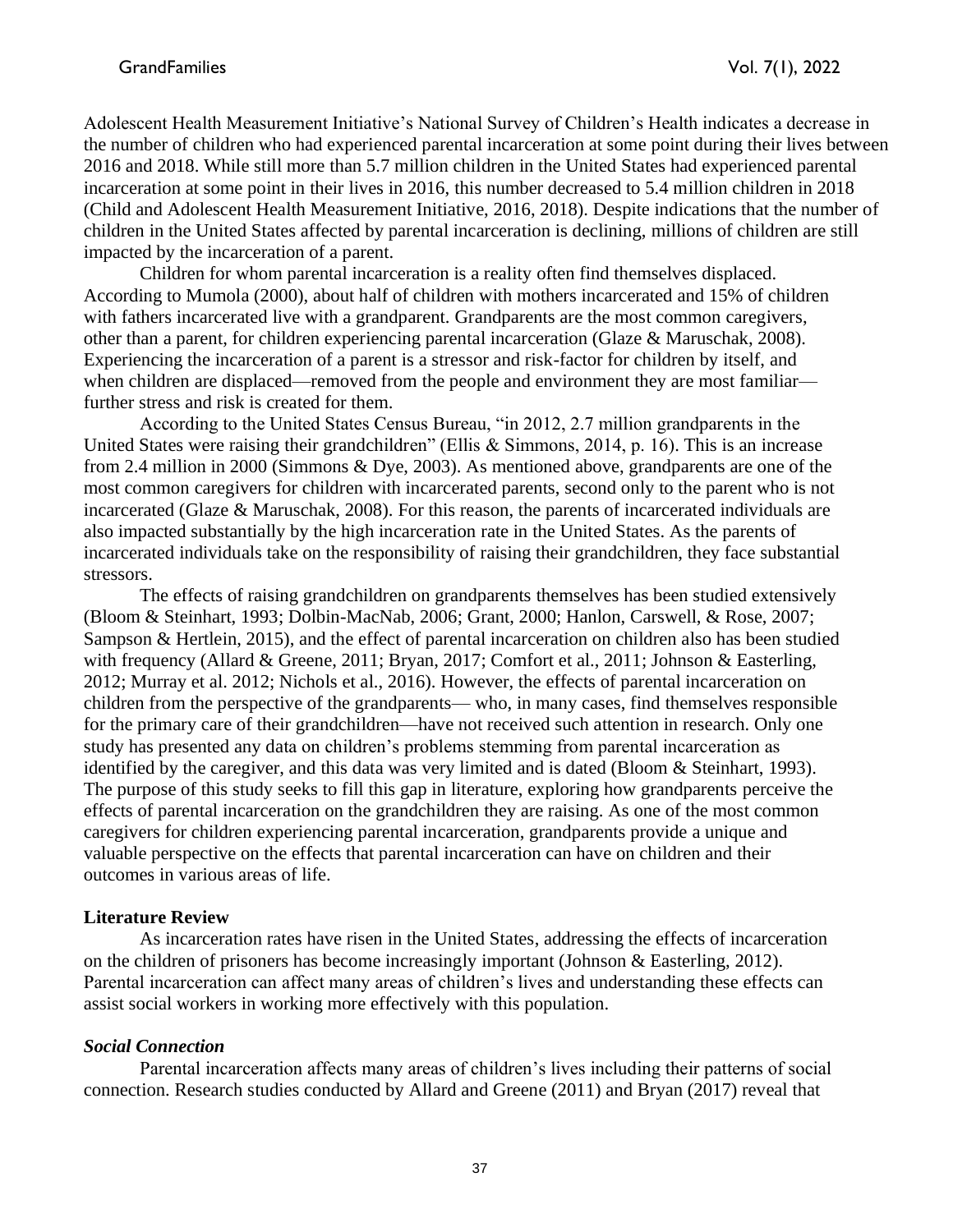parental incarceration negatively affects children socially. Allard and Greene (2011) specifically found that many children experiencing parental incarceration have an undermined sense of stability and safety as well as a compromised sense of connectedness and worthiness. In addition, children with incarcerated parents experience a loss of attachments and ability to trust resulting in a minimized sense of belonging in the world. Similarly, Bryan (2017) finds that compared with other adolescents, adolescents who have recently experienced the incarceration of their fathers are less connected in their schools and are more socially marginalized; furthermore, their friends are generally less advantaged, less academically successful, and more delinquent. Both studies indicate that parental incarceration has a negative impact on children's social connections.

## *Criminal Behaviors and Violence Perpetration*

Parental incarceration impacts children's tendencies towards criminal behaviors and violence perpetration. Muftić and Smith (2018) found a significant difference in the likelihood of perpetrating violence between students who were affected by parental incarceration and those who were not, leading them to conclude that parental incarceration is a predictor of violence perpetration in early adulthood. This is of concern because violent tendencies often lead to criminal behaviors. Murray et al. (2012) found an association between parental incarceration and increased youth theft. Both tendencies—violence perpetration and theft—place these youth at risk for future incarceration.

## *Academics*

Findings regarding the effects of parental incarceration on children's academic performances vary. Allard and Greene (2011) found that parental incarceration negatively affects children academically. Findings by Nichols et al (2016) agree with this conclusion, showing a small but significant association between parental incarceration and academic achievement; they also found that parental incarceration has a small but significant association with patterns of truancy and lifetime academic achievement. In contrast, Murray et al. (2012) did not find an association between parental incarceration and child outcomes of poor academic performance. Conclusions regarding the effect of parental incarceration on children's academic performances conflict with one another.

# *Mental Health*

Parental incarceration may also affect the mental health of children. Wakefield and Wildeman (2011) indicate an association between paternal incarceration and mental health problems among children. The findings of Allard and Greene (2011) are congruent with this conclusion, supporting that parental incarceration negatively affects children's mental health. Murray et al. (2012), however, do not ascertain an association between parental incarceration and child outcomes of depression. Although this finding suggests parental incarceration does not put children at higher risk for depression, it does not indicate whether other areas of children's mental health are affected.

# *Theoretical Framework*

The developmental ecological model is foundational to this study. This theory focuses on the interaction between an individual's development and ecological environment (Bronfenbrenner, 1979). In other words, a child's development is directly affected by their relationships within their immediate social context as well as the systems and environments in which they live (Nichols et al., 2015). This means that child development is impacted by the environment at all system levels: microsystem, mesosystem, exosystem, and macrosystem (Bronfenbrenner, 1979). From this perspective, the development of a child is influenced by the incarceration of a parent. When a parent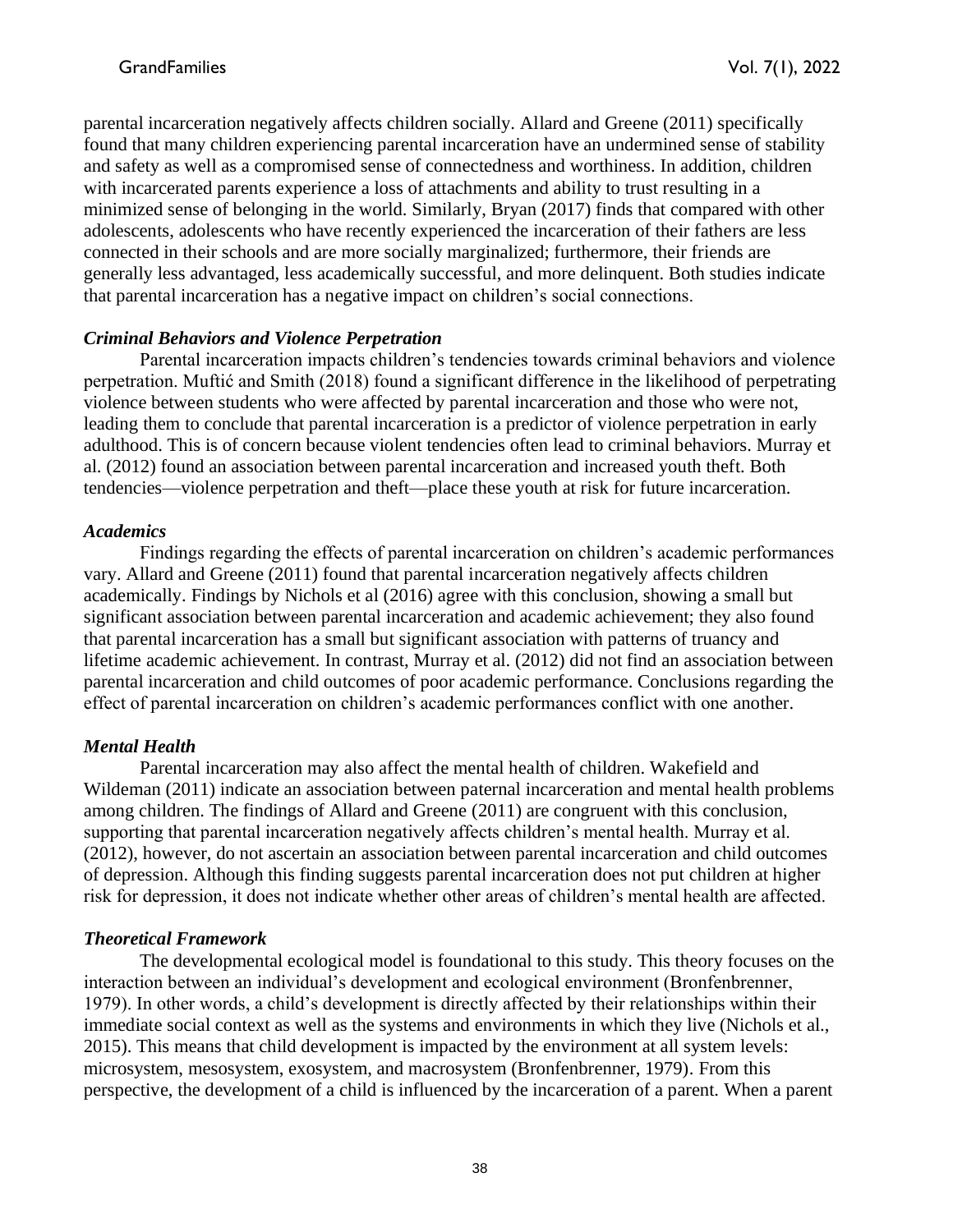is incarcerated, children's ecological environments are changed through separation from a parent, living with a grandparent, possible social stigmatization, as well as an indirect connection with the criminal justice system.

According to the developmental ecological perspective, children's development, embodied in behaviors, is affected by the environment that parental incarceration creates. This study will explore how these effects manifest themselves in manners perceivable by grandparents who are their primary caregivers. Social workers working with grand-families are trained in the ecological model or person-in-environment theory. This allows them to encompass goodness of fit when working with the children in their grandparents' home.

#### **Methodology**

This cross-sectional qualitative study utilized an exploratory research design to explore the perceptions grandparents have regarding how parental incarceration has affected their grandchildren (Krysik & Finn, 2013). A cross-sectional approach was chosen based on the nature of the study as it looks at one particular group at a specific moment in time. The specific time being when the child was in the care of the grandparent. The study design was approved by The Institutional Review Board of Indiana Wesleyan University.

## **Participants**

Participants were recruited using purposive sampling and chain-referral sampling methods (Krysik & Finn, 2013). Purposive sampling allowed for careful selection of potential participants based on eligibility criteria (Table 1) that served the purpose of the study, with the goal that each participant would be able to provide a unique and rich perspective (Suen et al., 2014). Further participants were recruited using a chain-referral sampling method in which voluntary participants were asked if they knew of other grandparents meeting eligibility criteria who may be interested in participating in the study. With their informed consent, eight grandparents (Table 2), representing nine children (Table 3), participated in the study.

#### **Table 1**

*The Eligibility Criteria for Participants*

# **Eligibility Criteria Grandmother or Grandfather**: Primary caregiver of grandchild ages 2-21 [past or present] Primary caregiver of grandchild for at least 6 months Grandchild placed in care due, at least in part, to the incarceration of one or both of the child's parents *Note.* Several grandparents met these criteria and had multiple grandchildren, so they included information about multiple grandchildren, including those younger than age 2 and those who were in their care for less than 6 months. One grandparent only had care of grandchild on weekends.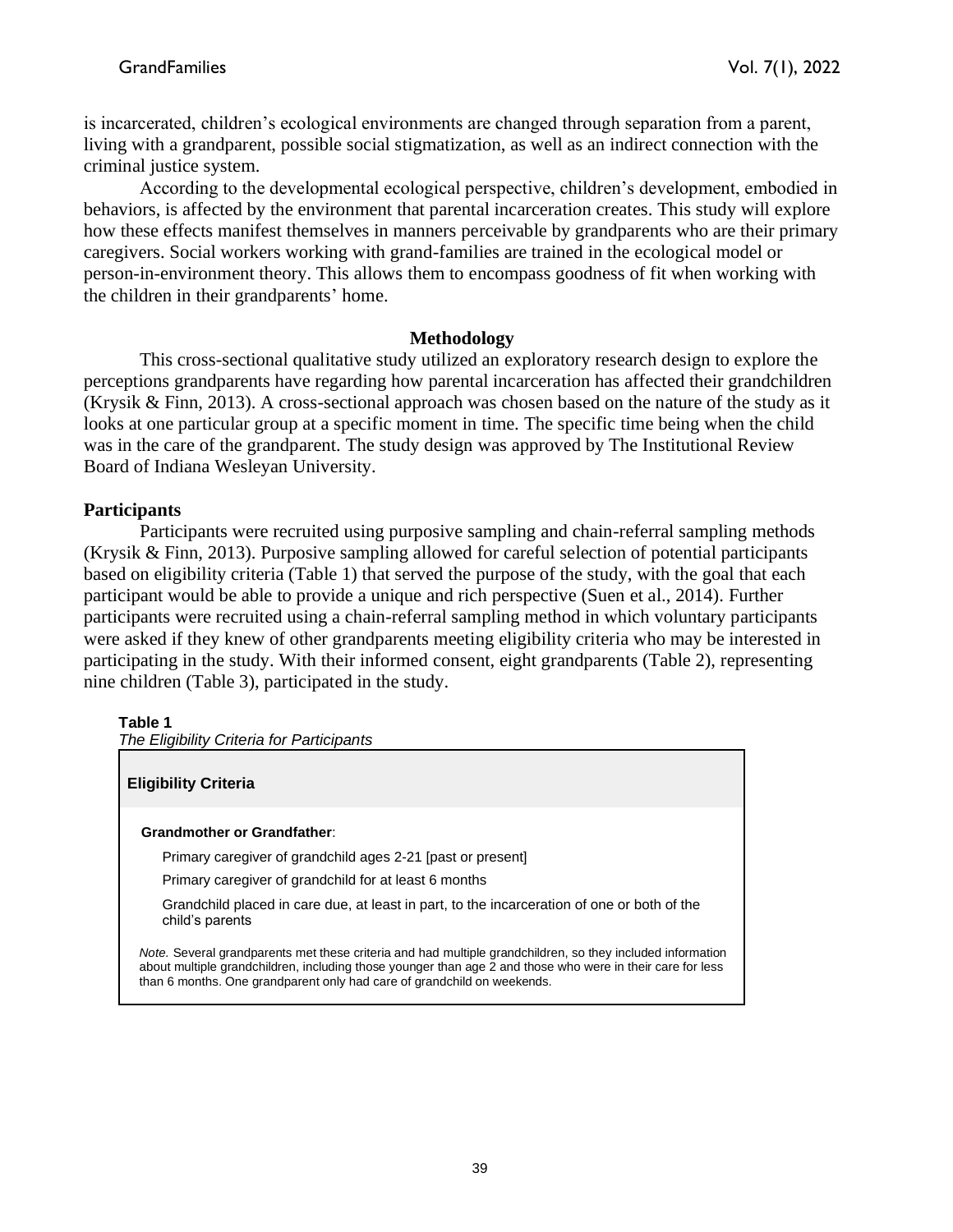# **Table 2**

| The Characteristics of the Eight Participants |  |  |
|-----------------------------------------------|--|--|
|                                               |  |  |

| <b>Characteristics of Participants</b>                     | $\mathbf n$ |
|------------------------------------------------------------|-------------|
| Grandmother                                                | 5           |
| Grandfather                                                | 3           |
| Age: $M = 57.125$ , $Md = 56$ , Range = 40-68<br>Ethnicity |             |
| Caucasian                                                  | 6           |
| <b>Biracial</b>                                            | 1           |
| African American                                           | 1           |
| <b>Marital Status</b>                                      |             |
| Never Married                                              | 1           |
| Married                                                    | 3<br>3      |
| Divorced<br>Other                                          | 1           |
| <b>Employment Status</b>                                   |             |
| Full-Time Employed                                         | 3           |
| Part-Time Employed                                         | 1           |
| Retired                                                    | 3           |
| Unemployed/Disability                                      | 1           |
| Annual Income                                              |             |
| $<$ \$25,000                                               | 1           |
| \$25,000-\$50,000                                          | 3           |
| \$50,000-\$75,000                                          | 3           |
| \$75,000-\$100,000                                         | 1           |
| Caregiver at Time of Interview<br>Yes                      | 5           |
| No                                                         | 3           |
|                                                            |             |

# **Table 3**

# *The Characteristics of the Nine Children Represented by the Participants*

| <b>Characteristics of Children Represented</b>                                                                                                                                                          | n           |
|---------------------------------------------------------------------------------------------------------------------------------------------------------------------------------------------------------|-------------|
| Gender<br>Male<br>Female<br>Current Age: $M = 8.95$ years, $Md = 8$ , Range = 15 months-21 years<br>Age at Parent's First Incarceration: $M = 4.73$ years, $Md = 1$ year,<br>Range = $7$ weeks-13 years | 4<br>5      |
| Ethnicity<br>Caucasian<br>Biracial<br><b>Incarcerated Parent</b><br>Father                                                                                                                              | 4<br>5<br>3 |
| Mother<br><b>Both</b><br>Length of Parent's Incarceration: Range $= 2$ days-5 years                                                                                                                     | 5<br>1      |
| Parent Incarcerated at Time of Interview<br>Yes                                                                                                                                                         | 4<br>5      |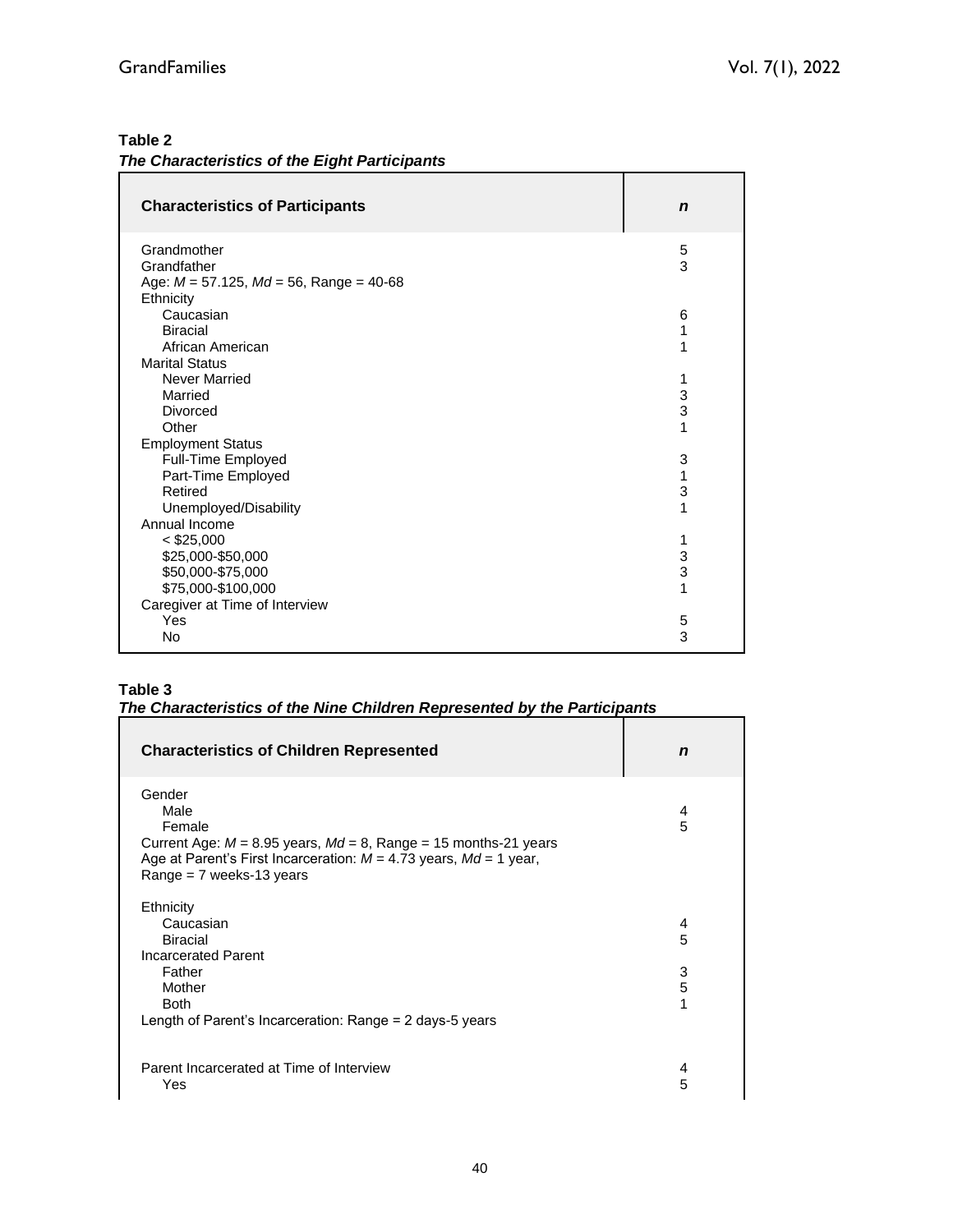No

Time in Grandparent's Care: *M* = 5.32 years, *Md* = 2 years, Range = 2 weeks-21 years

*Note.* Two Children were represented by both a grandmother and a grandfather. Reason for parent's incarceration was related to drug use in all cases.

#### **Data Collection**

Eight semi-structured interviews were conducted, guided by a list of broad questions that allowed the sequencing and wording of questions to differ between interviews depending on the participant (Krysik & Finn, 2013). Data collection was led by the participant, allowing the interviewer to expand, follow-up, and explore areas as they transpired rather than sticking to scripted questions. Areas addressed during the interviews included: discussion of the grandchild's incarcerated parent, the relationship between the grandparent and grandchild, contact between the grandchild and their incarcerated parent, and how the grandparent thinks the incarceration of the child's parent affected their ability to make social connections and friends, academic performances, spirituality, mental health, emotional health, and physical health. Thoughts about how social workers could best support them and their grandchild in their situation were also discussed.

Participants were interviewed individually in a mutually established private location. At the beginning of each interview, participants were given time to ask any questions they had regarding the study and signed an informed consent form, as well as a consent to audio record the interview. To protect participant privacy, participants were assured that they may refuse to answer any questions that made them feel uncomfortable, and if at any point they desired to withdraw their participation from the study, they could do so freely. All participation in the study was entirely voluntary. Interviews were audio-recorded for accuracy, and interview duration ranged from 20 to 120 minutes. Participants were asked to fill out a short demographic survey following the interview. Each participant was offered a gift card after the interview.

#### **Analysis**

Interviews were transcribed verbatim, and interpretative thematic data analysis was utilized to identify themes regarding child outcomes that arose across multiple interviews (Peterson, 2017). This process included coding data and marking up the transcriptions by highlighting keywords and sentences that were most meaningful or relevant to the categories of interest identified (Krysik & Finn, 2013). Data was interpreted by connecting emerging themes to the research question (Belotto, 2018).

#### **Results**

The analysis yielded three major themes with nine subthemes and eight sub-subthemes (Table 4). Statements supporting these themes are linked to unique participants [1-8].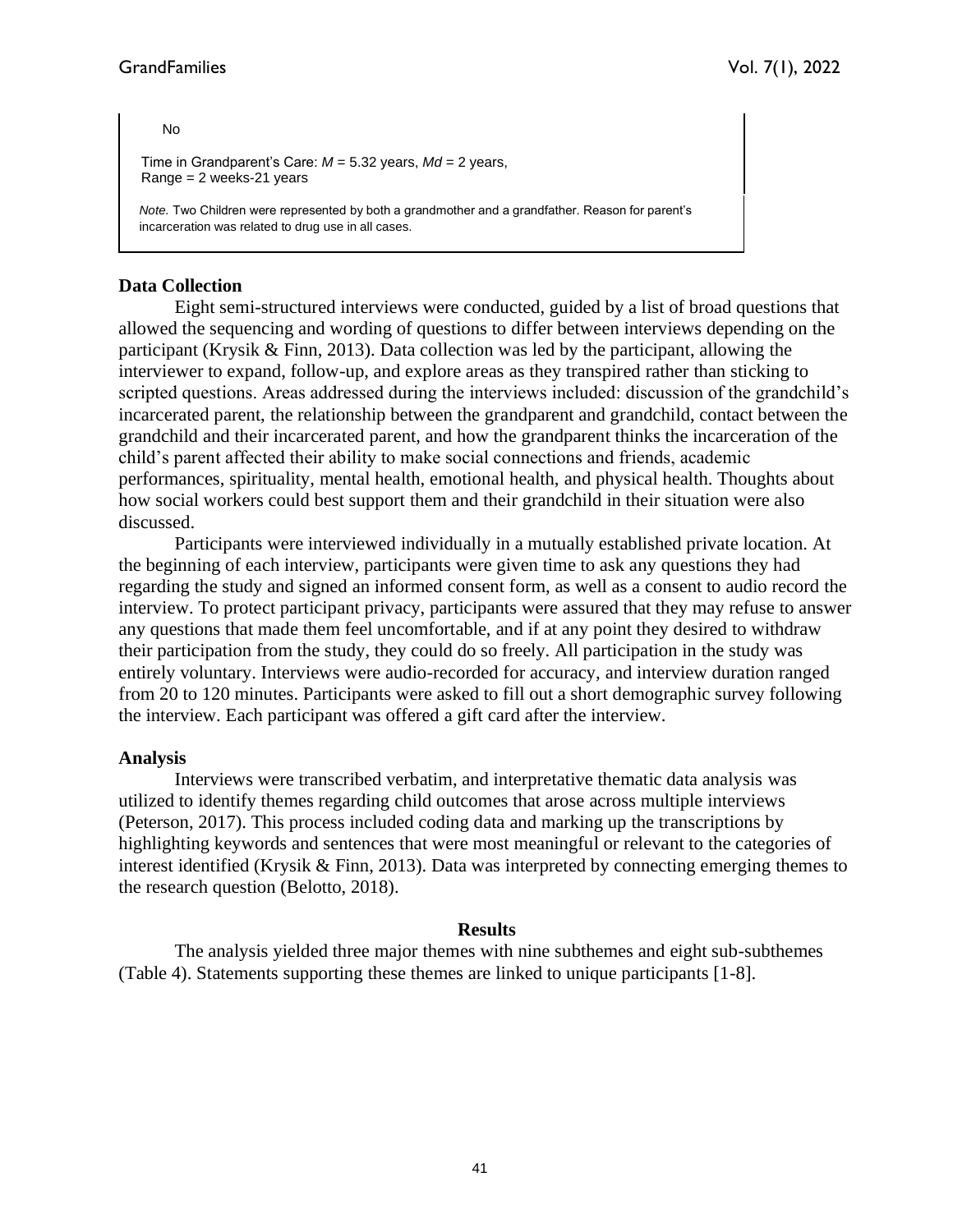#### **Table 4**

*Themes Yielded through Interpretative Thematic Data Analysis*

| <b>Themes</b>                 | Participants (n/8) | <b>Children Represented (n/9)</b> |  |
|-------------------------------|--------------------|-----------------------------------|--|
| <b>Negative Effects</b>       | 8                  | 9                                 |  |
| Emotional                     | 8                  | 8                                 |  |
| Confusion                     | 4                  | 4                                 |  |
| Anger                         | 4                  | 3                                 |  |
| <b>Distress</b>               | 6                  | 4                                 |  |
| Lack of Trust                 | 3                  | 4                                 |  |
| Behavioral                    | 8                  | 9                                 |  |
| Stigma                        | 4                  | 3                                 |  |
| Bullying/Fighting             | 6                  | 4                                 |  |
| Defiance                      | 3                  | 3                                 |  |
| <b>Trouble Sleeping</b>       | 3                  | 3                                 |  |
| <b>Positive Effects</b>       | 8                  | 9                                 |  |
| <b>Stable Environment</b>     | 4                  | 3                                 |  |
| Developmental Advancement     | 2                  | 3                                 |  |
| Improved Academics            | 3                  | $\overline{2}$                    |  |
| Spiritual Development         | 4                  | $\overline{2}$                    |  |
| <b>Needs</b>                  | 3                  | 6                                 |  |
| <b>External Support</b>       | 3                  | 6                                 |  |
| Voice                         | 3                  | 6                                 |  |
| <b>More Efficient Process</b> | $\overline{2}$     | 4                                 |  |

# **Theme 1: Negative Effects**

All participants discussed at least one way that they have seen parental incarceration negatively affect the grandchild or grandchildren in their care. Negative effects of parental incarceration manifested emotionally and behaviorally for most children represented in the study.

# *Emotional Effects*

Every child represented by a grandparent in this study displayed varying emotional response to the incarceration of their parent and any associated displacement or traumas. These findings align with the theoretical framework chosen for study. The ecological model suggests these emotional effects could be caused by the distress of their environment. The most common emotional responses that emerged were confusion, anger, distress, and lack of trust.

# *Confusion*

Four participants discussed their grandchild experiencing confusion in response to their parent's incarceration. Some children simply did not understand what was going on, while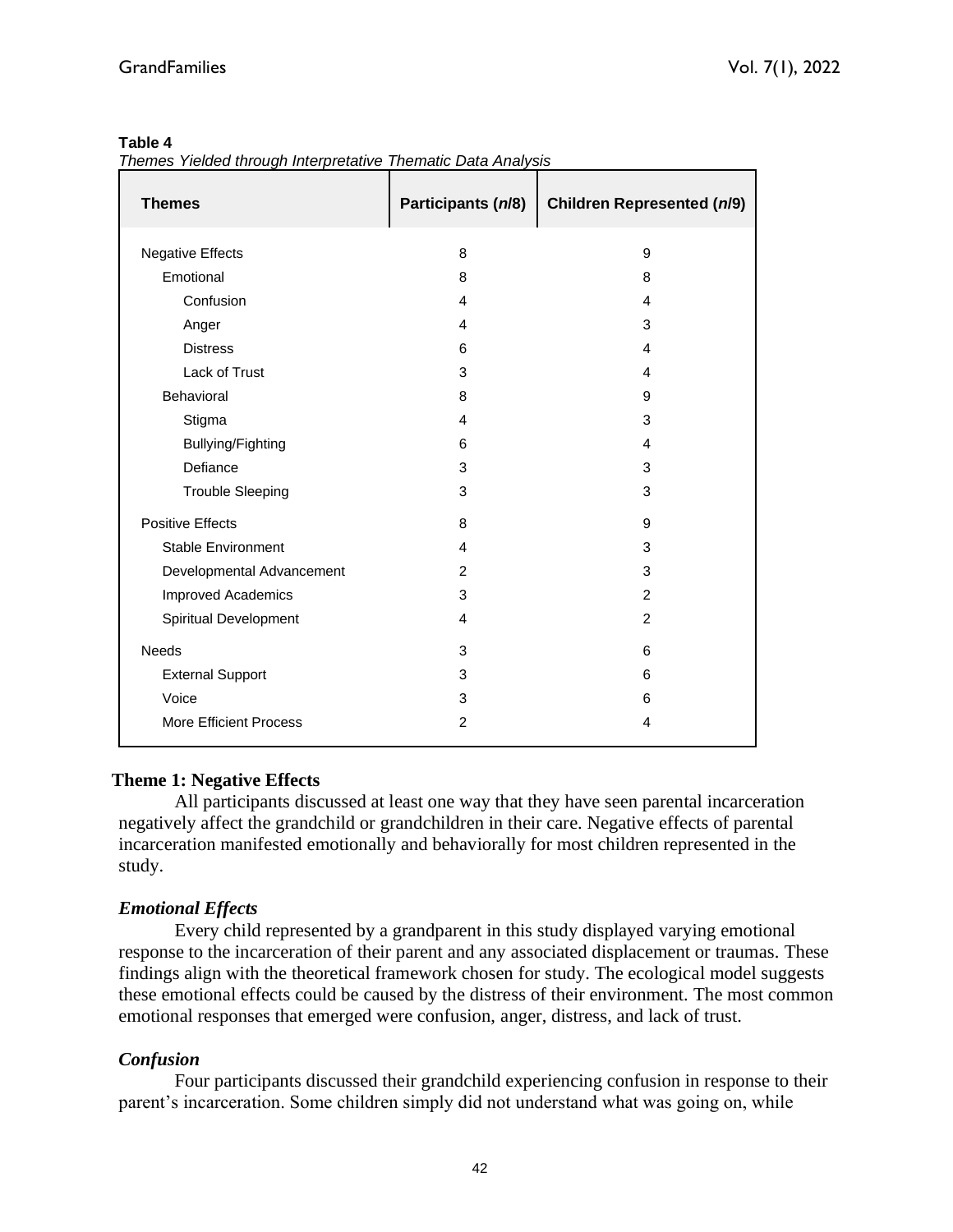others were confused about specific aspects of their parent's incarceration. For example, one participant stated, "he's confused with the whole judicial system and how it works" [5]. Another participant specifically recalled that when she and her grandson would pass by the prison where her grandson's mother was incarcerated, her grandson would state, "My mommy lives there" [8]. One participant indicated that she believes one of the reasons that her granddaughter acts out in negative ways is because of the amount of confusion she is experiencing in her young mind [3].

#### *Anger*

Four participants mentioned anger associated with parental incarceration. All children discussed who responded with anger were male and in or nearing their teenage years. One participant specifically stated "He's just so mad about everything...he's not gonna take any crap from anybody and that's just how he relates" [5]. Another recalled that "there was a lot of underlying anger and resentment...that has probably manifested itself...when he got to his teen years"  $[1]$ .

#### *Distress*

Six participants indicated that a grandchild experienced emotional distress linked with parental incarceration. Distress was exhibited in various ways, including crying, sadness, worry, and fear. One participant stated, "he's older, and he's understanding more of what's going on. It's not just that she's gone. It's...she's in jail...and I can't see her, and he does get upset" [2].

#### *Lack of Trust*

Three participants discussed a grandchild displaying a lack of trust. One participant captured the reason behind this negative emotional response when she stated, "If you can't trust your mom, who can you trust?" [5] One child represented exhibited a lack of trust in multiple ways. Her grandmother explained that "She still doesn't have any trust to...men...At first meeting she won't…allow it at all. It takes time for her to let any men, and even the men that are in my family that have always loved her, she had to build a trust with 'em before she lets 'em in." In addition, "She is scared to death if anybody rushes her. She won't have that. She'll start screaming right away" [3].

#### *Behavioral Responses*

Children represented by a grandparent in this study also displayed varying behavioral responses to parental incarceration. The most common negative behaviors identified by participants were experiencing stigma, bullying and fighting, defiance, and trouble sleeping.

#### *Stigma*

Four participants recalled instances when their grandchild experienced stigma as a result of parental incarceration. This stigmatization tended to result in negative behavioral responses from these children, including fighting and defensiveness. One participant recounted that his grandson "has a specific kid that he's had quite a few altercations with that I guess for some reason he knows what [he] is going through, and he's teased him and made fun of him and it turns into a fight" [5]. Another participant stated that her grandson "said kids at school used to say stuff…'Where's your mom and dad?'...'How come you live with your grandparents?'...He always had to defend...his life" [8].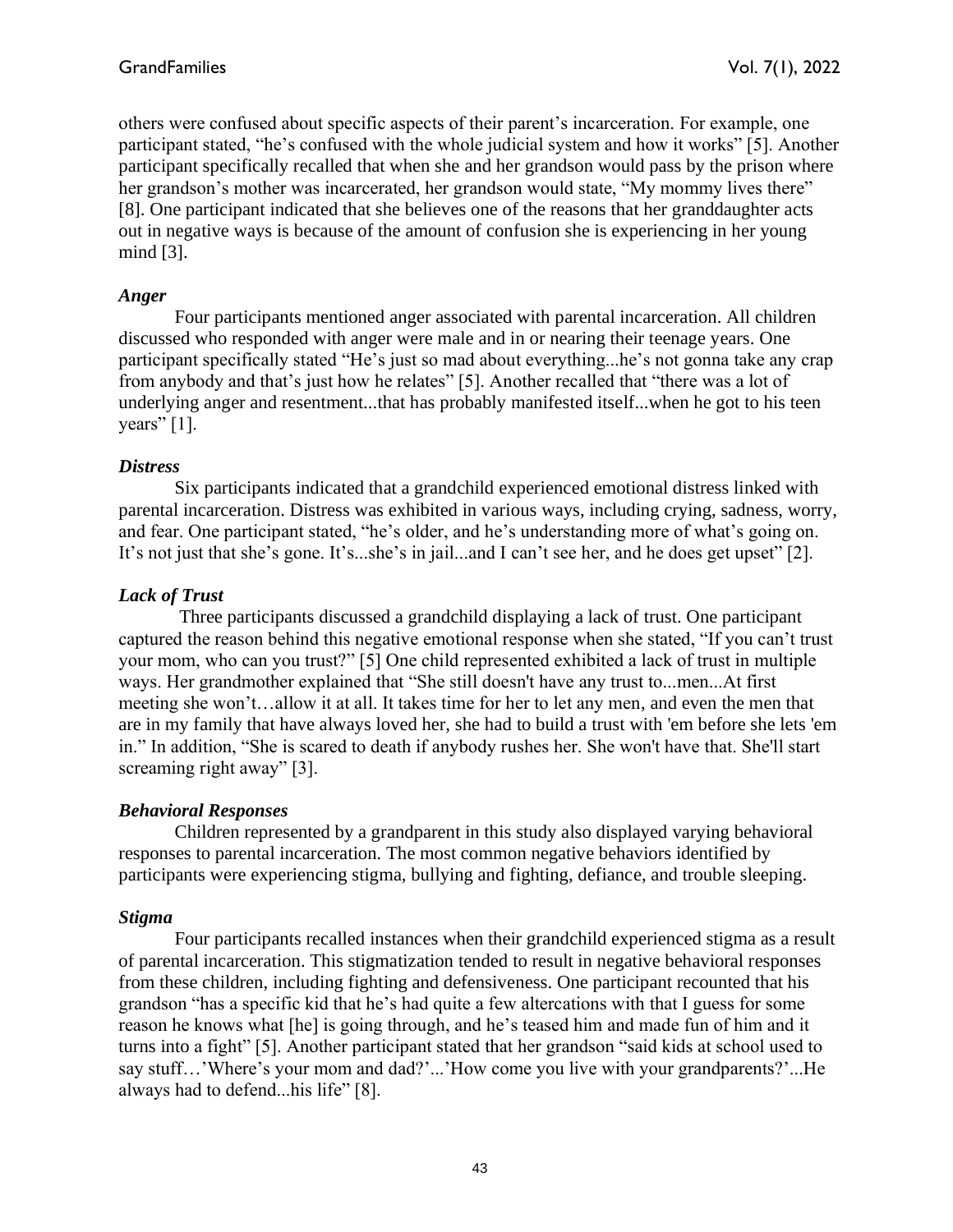# *Bullying/Fighting*

Six participants indicated that they saw behaviors of bullying and fighting displayed by their grandchild as responses, at least in part, to experiencing parental incarceration. For one child, the incarceration of his parent has affected "his ability to cope with stressful situations. Without a doubt...The stress gets high and instead of him...relaxing or getting away from it...it just takes over and next thing you know, it turns into a fight with him" [5]. Another participant recalled that his grandson "was always a right fighter…He got himself in trouble on the bus many a time because he stood up for people. He would get into a fight, and then when we finally got down to what happened about the fight, it was because two kids…were bullying a girl...he got in trouble for that, but he was doing it for, in his mind, the right thing" [7].

# *Defiance*

Three participants mentioned tendencies towards defiance. Children who displayed defiance were among the older children represented in the study and tended to display defiance towards authority figures, particularly female authorities. One participant stated that his grandson's "difficult area is accepting females in positions of authority" [1]. Another said that "since his mom's not been around, he thinks that he can tell women what to do…he thinks that he can tell us…what to do cause he don't have that father figure in his life to tell him no, right from wrong, you know, he needs that father figure" [4].

# *Trouble Sleeping*

Three participants discussed instances when the grandchild in their care experienced trouble sleeping, indicating that this behavior is likely linked to the child's experience of parental incarceration and associated traumas. These children tend to have trouble sleeping because of dreams or simply waking up and not being able to fall back asleep. One participant stated, "every now and then the dreams get him" [5]. Another said, "I'll take her up and put her to bed, and she screams like she's terrified of something up there. I'll go up and rub her belly, rub her face, and give her hugs. And then, it's still, as soon as I walk out of the room, it's the same thing, and I have to just wait a while, and then she'll calm down and go to sleep. And she wakes up in the middle of the night cryin' again" [3].

# **Theme 2: Positive Effects**

All participants discussed at least one way that having their grandchild placed with them during the incarceration of the child's parent positively impacted on the child's outcomes. Positive effects of placement with a grandparent include having a stable environment, developmental advancement, improved academics, and spiritual development.

# *Stable Environment*

Four participants saw that providing a stable environment for their grandchild during times of parental incarceration positively impacted the child in their care. The children represented displayed a need for structure and consistency that the grandparent was able to provide for them. One participant stated that her grandson "likes that structure. He likes to know, I've got to get good grades, I got to do my chores, I got to do all those things" [2]. Another participant indicated that her young granddaughter looks to her grandparents for "consistency and structure" [3].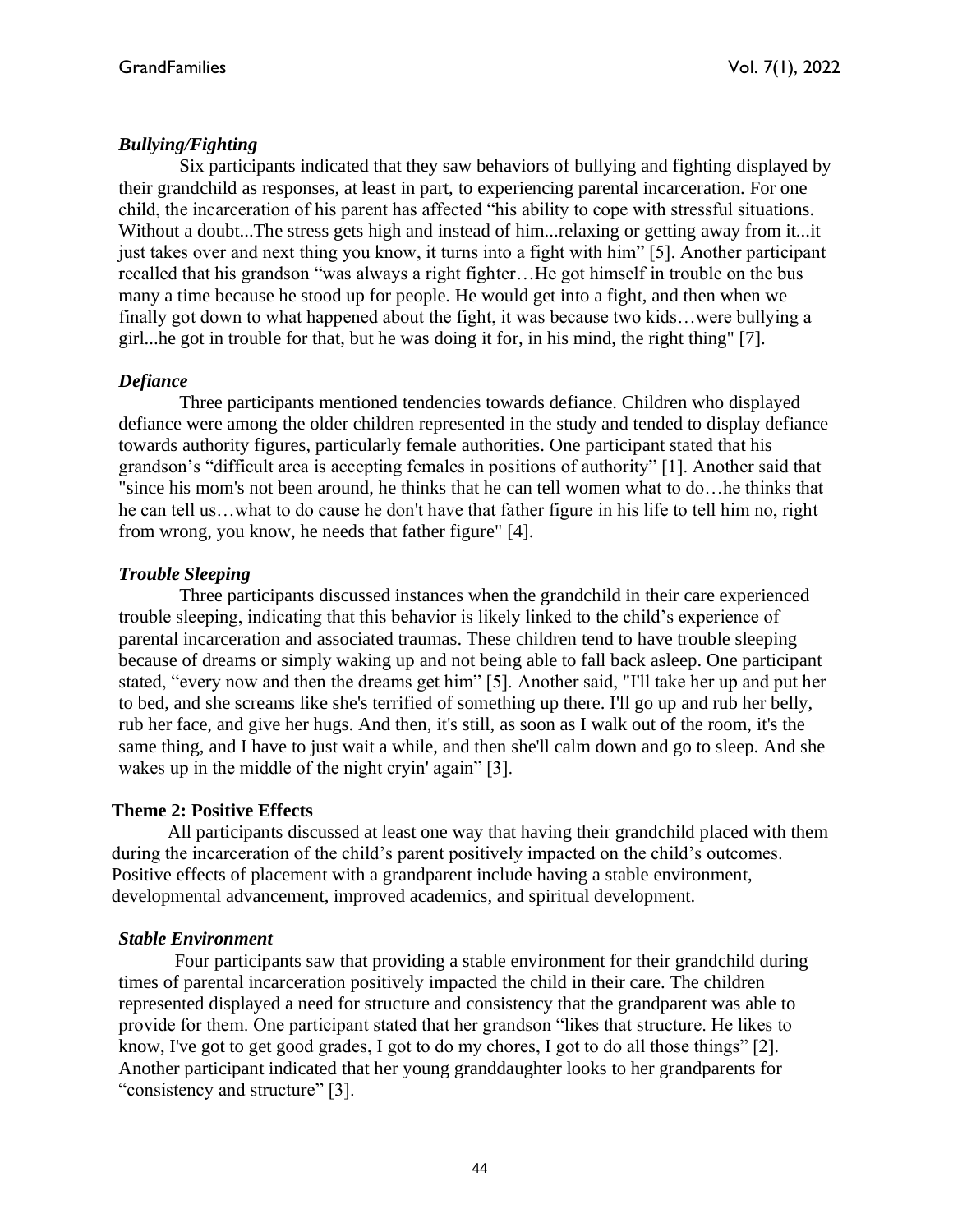#### *Developmental Advancement*

Two participants indicated that their grandchildren who were behind developmentally when they entered their grandparents' care showed great developmental advancement because of the care their grandparents provided. One participant saw developmental advancement in two of her granddaughters. One granddaughter was born prematurely and came to live with her after nine days in the hospital, and after being in her grandparents' care, the child advanced to high developmental percentiles. Another of her granddaughters only said "bubu" and "papa" when she came into her grandparents' care, but after only two weeks, she began vocalizing at least 40 different words [6]. Another participant noted that she has noticed a "huge shift" in her granddaughter's development. At 15 months old, this child was significantly behind developmentally and did not talk, stand, or walk. At 28 months, after being in her grandparents' care for 13 months, she is ahead developmentally. "She doesn't shut up," can jump up and down, throws a ball, and is able to stand on one foot [5].

#### *Improved Academics*

Three participants mentioned an improvement in their grandchild's academic performance after being placed with them. One participant said that her oldest granddaughter could barely read when she first came to live with her, but now she is on the honor roll [6]. Another participant said that when her grandson was placed with them "grades weren't all that great, and now he's getting all A's" [2].

## *Spiritual Development*

Four participants discussed evidence that experiencing parental incarceration contributed to their grandchild's choice to seek God. One participant said that she believes all her grandson has experienced has "drawn him closer [to God]...If he gets upset...about something...[I say,] 'Hey, let's pray about your mom'…then he will pray. We will pray…He believes. He's just like, 'Grandma can we pray? Will you pray with me?'...He'll be upset or something and we'll pray about it...It seems to calm him down" [2]. This child's spiritual development and growth was supported and encouraged by his grandmother. Another participant stated that, "God changed his entire life…His outlook…He's got this happiness in him. I don't know where he'd be without it. I think he would've stayed angry or sad, and this kind of gives him…a path to follow" [8]. For these children, spirituality has helped them to cope with the negative effects of experiencing parental incarceration.

#### **Theme 3: Needs**

Three participants identified specific needs that individuals in their situations have. Needs that grandparents caring for grandchildren experiencing parental incarceration have include external support, more of a voice, and a more efficient process for kinship care. Some participants had some of these needs met, but other needs arose in discussion because they were not sufficiently met.

#### *External Support*

Participants indicated a need for external support during the time that they were caring for a grandchild due to parental incarceration. This external support should serve several purposes, illustrated by the specific statements of participants. One participant stated that after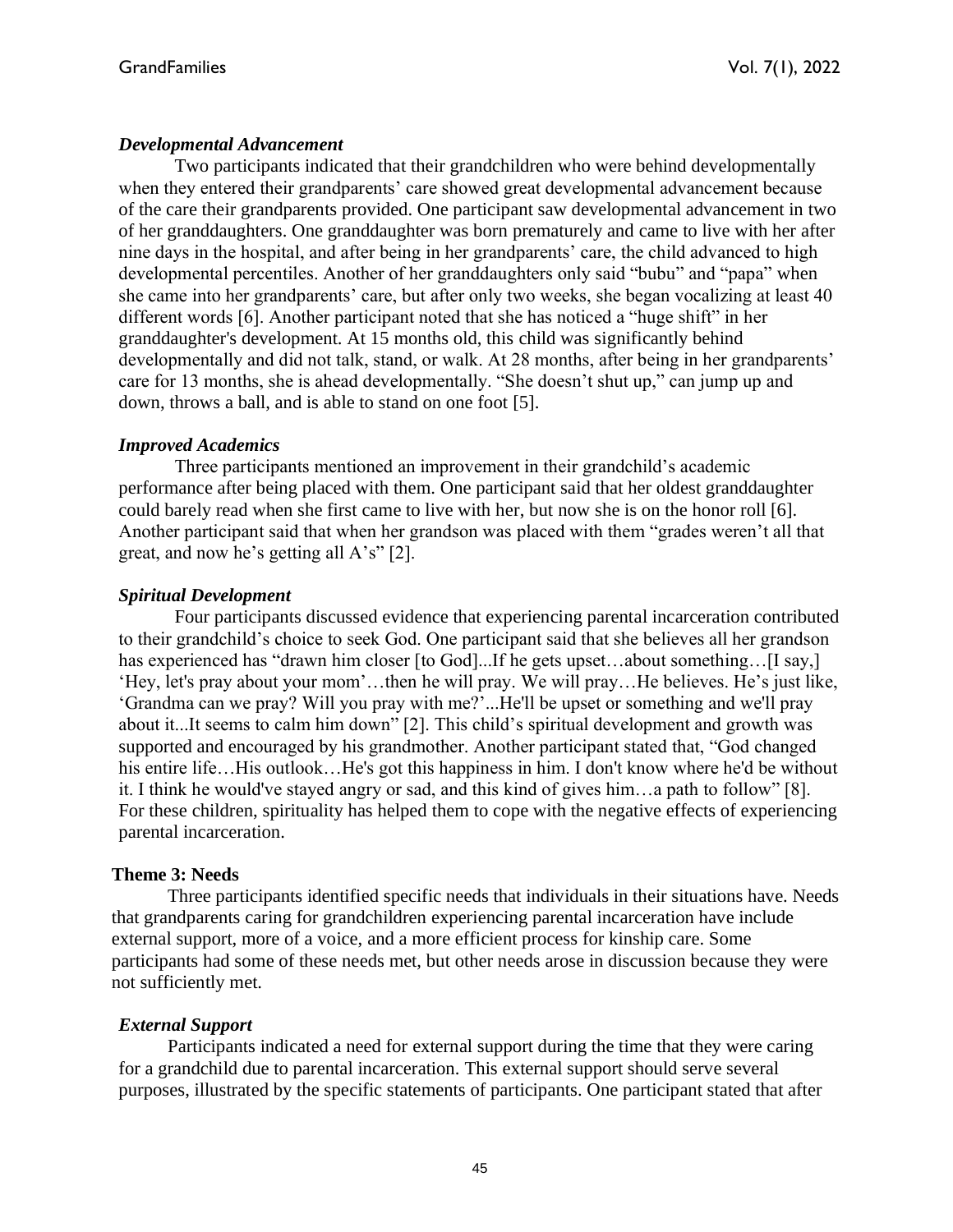her grandson's mother was released from jail, she needed "that person to be there to say, 'You know, wait a minute'...and to set those boundaries because it's hard as a mom to be in the middle…To be able to say, 'It's not in my control. I didn't make that decision.' Then she can't be mad at [me]…'It's not up to me how often you see [your son]. It's not up to me...if it's supervised or not.' I don't want to be that person" [2]. Another participant recounted the positive characteristics of one social worker who provided external support during the time she was caring for her granddaughters. She stated that her social worker "listens and she's real and she has a tactfulness about her…She's very accommodating. And when I'm like, I really need something, she will do what she can to help with that process…I feel like she is on my side even though I also know that she's still trying to do her job and maintain her professionalism." In addition, this participant stated that social workers providing external support "should all be very equipped, have this toolbox of resources to help people" [3].

#### *Voice*

Participants stressed a need for more of a voice to advocate for the needs of their grandchildren. One participant discussed the struggle of having no voice as a grandparent. With frustration, she stated that "in the system, it is all about reunification, not truly what is best for the child. Parents have all the say" [6]. Another participant echoed a similar sentiment, expressing her frustration that a man who wasn't even her grandson's biological father signed the birth certificate, so he has rights, but "as grandparents you don't have rights" [2]. Another participant whose granddaughters had to have visits with their father after he was released from jail said, "It's frustrating to me that those people are never gonna see what he's like on his own…If anybody would ask me, I would say, I would scream, 'No!' He is not somebody that I would ever trust to leave any kids, not just…his children, any kids. I would never allow him to babysit, watch or otherwise any, 'cause his fuse is too short" [3]. Grandparents are concerned for the well-being of the grandchildren in their care, but because they do not have rights, they do not have a voice to advocate for the needs of the children they have cared for during times of parental incarceration.

#### *More Efficient Process*

Participants discussed a need for a more efficient process for grandparents beginning kinship care. Key pieces of this process mentioned by participants were financial assistance and help with childcare. One participant stated that "the state does not offer great resources for relative care. They will push you to start...getting your foster license so that you can get foster pay through the state...that process is six months plus before you see anything...and you don't get back pay." She went on to say, "we went almost eight months without having much of any financial help…My emergency fund was gone from childcare for two kids, and it's sad that you have to look for the cheapest...When you're a grandparent, you've already budgeted your funds for what you have and then throw in something like that, and let us not forget about diapers and the food...My income is based on the bills that I have without children" [3]. The lack of resources and an efficient process for kinship care puts a strain on grandparents and limits the quality of care they can provide their grandchildren with when they enter their care due to circumstances including parental incarceration.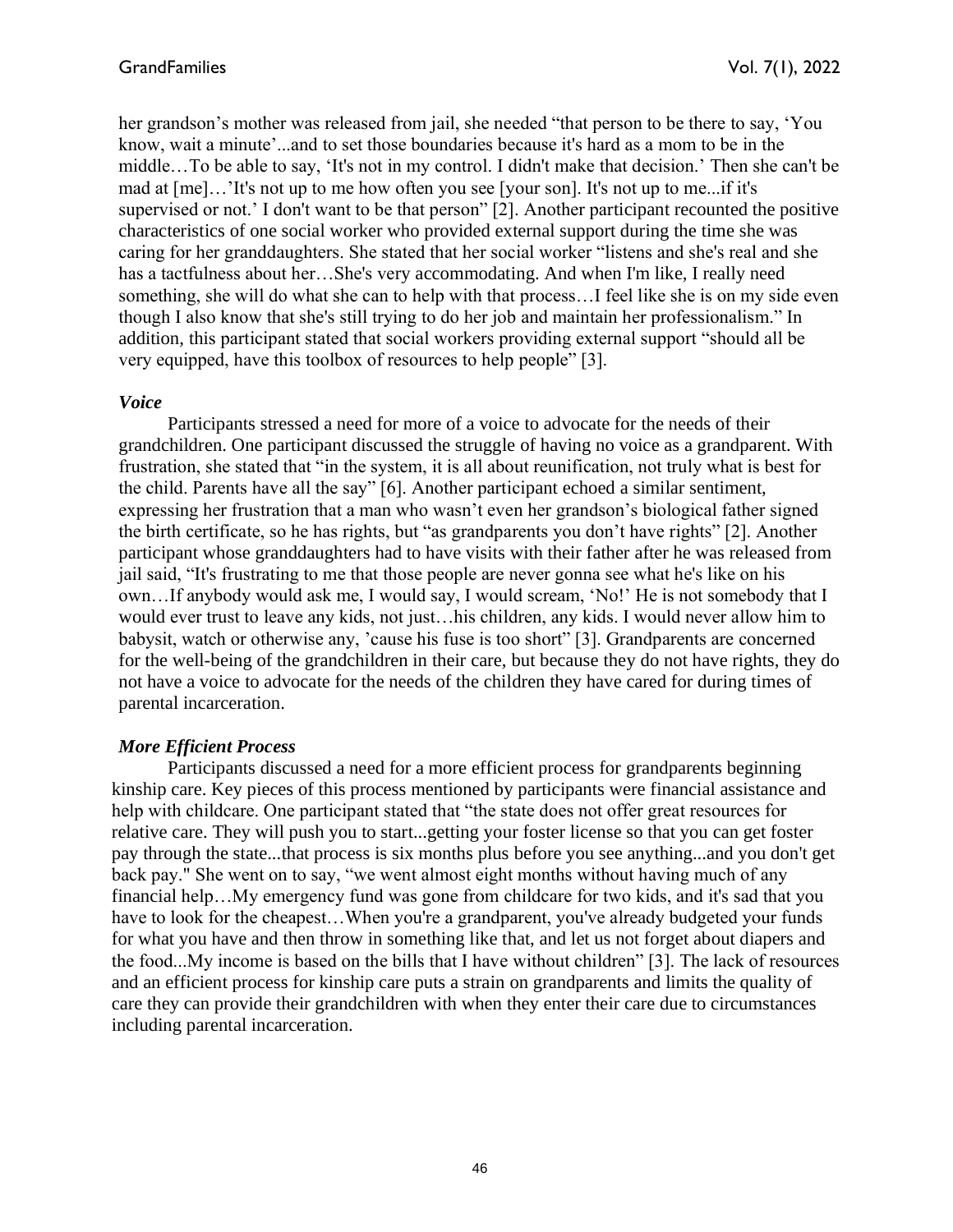#### **Discussion**

The major finding of this study is that based on grandparents' perceptions, effects of parental incarceration on children are diverse. Every child is unique. These negative and positive effects suggest the importance of understanding that every child experiences and responds differently to parental incarceration and placement with a grandparent. To be most effective, social workers who encounter children and grandparents affected by parental incarceration should take time to understand the unique effects of parental incarceration on the child, being careful not to assume that a child has been impacted by parental incarceration in a particular way.

#### **Negative Effects**

The diverse effects of parental incarceration on a child may include emotional and behavioral challenges. Some children may experience negative emotions of confusion, anger, distress, or a lack of trust. These emotions can contribute to the manifestation of negative behaviors including bullying, fighting, defiance, or trouble sleeping. Children may also experience stigmatization that can prompt further negative emotions and behaviors (Sampson & Hertlein, 2015). Because the effects of parental incarceration on children vary, the specific emotions and behaviors that arose in this study are in no way comprehensive. The incarceration of a child's parent often results in displacement or other traumas that further affect the child and contribute to negative emotional and behavioral responses (Comfort et al., 2011). The negative effects parental incarceration have on children can contribute to negative child outcomes if the child does not have proper support and is not provided with appropriate interventions. Parental incarceration is a risk factor for children that social workers need to be aware of, so they can support and help to meet their needs and help them to overcome the negative effects that manifest in their lives.

#### **Positive Effects**

Placement with a grandparent during periods of parental incarceration appears to be a possible protective factor for children (Elkins, 2012). Based on the perceptions of grandparents in this study, being placed with a grandparent has diverse positive effects on child outcomes. These positive effects can include developmental advancement, improvement in academic performance, and spiritual development. Providing a stable environment for children also appears to mitigate some of the risk for negative effects and outcomes that parental incarceration can contribute to. As social workers encounter children affected by parental incarceration, they should consider the potential positive effects of placing a child with a grandparent.

#### **Needs**

Social workers can play a key role in providing external support for grandparents caring for grandchildren affected by parental incarceration (Dolbin-McNab, 2005; Nichols et al., 2016). As grandparents expressed in this study, some ways that social workers may be able to help provide needed support include helping to set boundaries and enforce rules; listening; being real, tactful, and accommodating; and always being prepared with knowledge of available resources that can provide further external support to grandparents. Social workers can help to meet the needs expressed by several participants in this study by advocating for grandparents to have more of a voice and greater rights. There is also a need for social workers to advocate at a policy level for a more efficient process to allow grandparents to receive kinship care benefits in a timely manner (Poehlmann et al, 2016). Social workers working with grandparents and children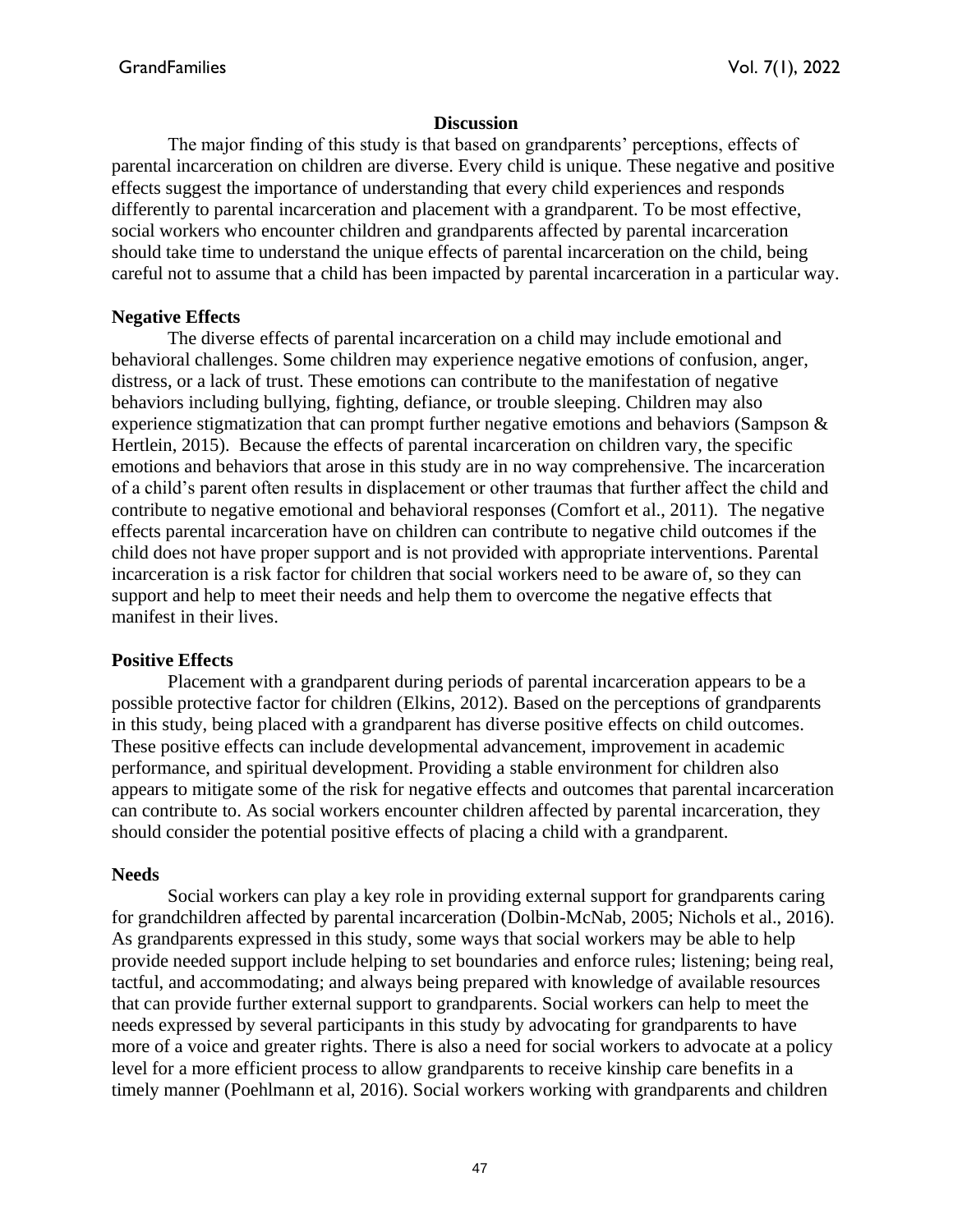experiencing parental incarceration should be prepared to provide the external support needed and to serve as an advocate for grandparents and children in these situations.

#### **Limitations of Study**

The research design of this study has several notable limitations. Because the study is qualitative and has a very small sample size of only eight participants, the findings presented and discussed have limited generalizability. Children who have experienced parental incarceration may experience diverse negative effects and be positively affected by placement with a grandparent during periods of parental incarceration, but this does not mean that all children who have experienced parental incarceration are affected in the way described by grandparents in this study (Krysik & Finn, 2013). Generalizability is also limited because no participants interviewed were over the age of 70 and the ethnic makeup of the sample was primarily Caucasian. Another limitation of the study, because it is qualitative, is that findings are subjective, meaning results could be based in part on the interpretation or judgment of the researchers (Krysik & Finn, 2013; Park & Park, 2016).

## **Recommendations for Future Research**

Further research is needed in order to continue understanding the diverse effects of parental incarceration on children. Future research in this area could involve the perspectives of other caregivers of children experiencing parental incarceration, including the parent who is not incarcerated, other kinship caregivers, and foster parents. Interviewing adult children who experienced parental incarceration would also be a valuable perspective, providing specific insight about the long-term effects of parental incarceration.

#### **Conclusion**

Grandparents perceive diverse effects of parental incarceration on the grandchildren they are raising. Every child's experience and response to parental incarceration is unique. Children represented in this study appear to be impacted negatively by parental incarceration in various ways, but placement with a grandparent seems to mitigate some of the risk and negative effects that parental incarceration can cause.

With parental incarceration rates so high in the U.S, social workers may encounter children and families who are being impacted by incarceration. Social workers who work with grandparents and children affected by parental incarceration should be prepared to provide external support and advocate for the rights of their clients. They should also be prepared to address diverse challenges with children who have experienced parental incarceration.

#### **References**

- Allard, P., & Greene, J. (2011, January 12). Children on the outside: Voicing the pain and human costs of parental incarceration. Justice Strategies. [https://www.justicestrategies.org/publications/2011/children-outside-voicing-pain-and](https://www.justicestrategies.org/publications/2011/children-outside-voicing-pain-and-human-costs-parental-incarceration)[human-costs-parental-incarceration](https://www.justicestrategies.org/publications/2011/children-outside-voicing-pain-and-human-costs-parental-incarceration)
- Belotto, M. J. (2018). Data analysis methods for qualitative research: Managing the challenges of coding, interrater reliability, and thematic analysis. *Revista Brasileira de Enfermagem*, *71*, 2622–2633.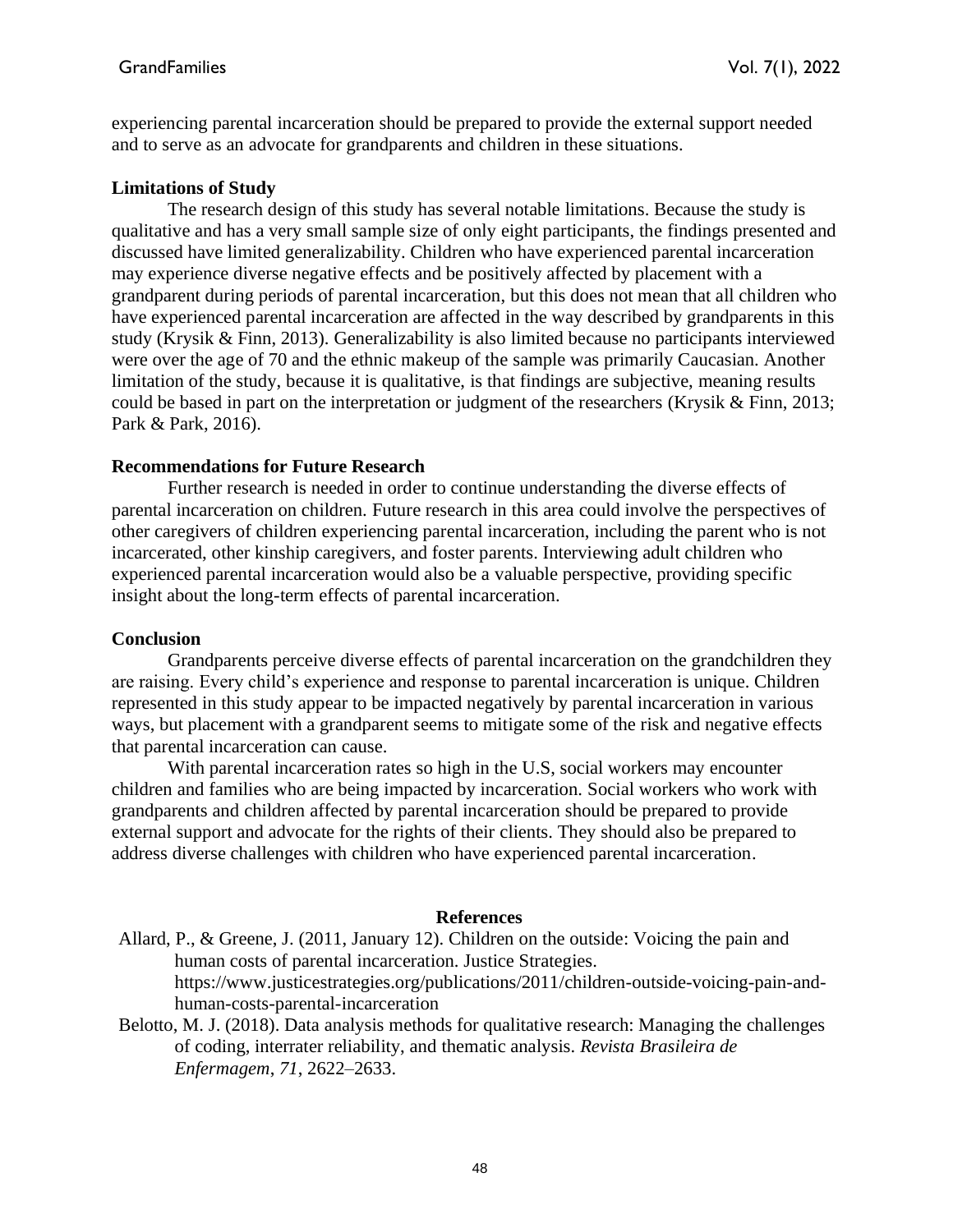- Bloom, B., & Steinhart, D. (1993). The caregivers of the children of incarcerated mothers. In *Why punish the children? A reappraisal of the children of incarcerated mothers in America* (pp. 30-40)*.* National Council on Crime and Delinquency. [https://www.nccdglobal.org/sites/default/files/publication\\_pdf/why-punish-the](https://www.nccdglobal.org/sites/default/files/publication_pdf/why-punish-the-children.pdf)[children.pdf](https://www.nccdglobal.org/sites/default/files/publication_pdf/why-punish-the-children.pdf)
- Bronfenbrenner, U. (1979). *The ecology of human development*. Harvard University Press. https://khoerulanwarbk.files.wordpress.com/2015/08/urie\_bronfenbrenner\_the\_ecology\_ of\_human\_developbokos-z1.pdf
- Bryan, B. (2017). Paternal incarceration and adolescent social network disadvantage. *Demography*, *54*(4), 1477–1501. https://doi.org/10.1007/s13524-017-0589-8
- Carson, E. A. (2018). Prisoners in 2016. Bureau of Justice Statistics. <https://www.bjs.gov/content/pub/pdf/p16.pdf>
- Child and Adolescent Health Measurement Initiative. (2016). 2016 National Survey of Children's Health (NSCH) data query. Data Resource Center for Child and Adolescent Health supported by the US Department of Health and Human Services, Health Resources and Services Administration (HRSA), Maternal and Child Health Bureau (MCHB).<https://www.childhealthdata.org/browse/survey/results?q=4787&r=1>
- Child and Adolescent Health Measurement Initiative. (2018). 2018 National Survey of Children's Health (NSCH) data query. Data Resource Center for Child and Adolescent Health supported by the US Department of Health and Human Services, Health Resources and Services Administration (HRSA), Maternal and Child Health Bureau (MCHB). https://www.childhealthdata.org/browse/survey/results?q=7446&r=1
- Child Welfare Information Gateway. (2015). *Child welfare practice with families affected by parental incarceration.* US Department of Health and Human Services, Children's Bureau.<https://www.childwelfare.gov/pubs/parental-incarceration/>
- Childstats.gov. (2018). Forum on child and family statistics. [https://www.childstats.gov/americaschildren19/family1.asp#:~:text=Of%20all%20childr](https://www.childstats.gov/americaschildren19/family1.asp#:~:text=Of%20all%20children%20ages%200,and%2025%25%20lived%20with%20nonrelatives) [en%20ages%200,and%2025%25%20lived%20with%20nonrelatives.](https://www.childstats.gov/americaschildren19/family1.asp#:~:text=Of%20all%20children%20ages%200,and%2025%25%20lived%20with%20nonrelatives)
- Comfort, M., Nurse, A. M., McKay, T., & Kramer, K. (2011). Taking children into account: Addressing the intergenerational effects of parental incarceration. *Criminology & Public Policy, 10*(3), 839-850. https://doi.org/10.1111/j.1745-9133.2011.00750.x
- Dolbin-MacNab, M. (2006). Just like raising your own? Grandmothers' perceptions of parenting a second time around. *Family Relations, 55*(5), 564-575.<https://www.ncfr.org/fr>
- Elkins, D. (2012). Lift every voice: The humanizing work of children's testimony in response to the effects of parental incarceration. *Journal Of Childhood And Religion*, *3*(1), 1-36. http://childhoodandreligion.com/wp-content/uploads/2015/03/Elkins-Aug-2012.pdf
- Ellis, R. R., & Simmons, T. (2014). Coresident grandparents and their grandchildren: 2012. United States Census Bureau. https://www.census.gov/content/dam/Census/library/publications/2014/demo/p20- 576.pdf
- Glaze, L.E., & Maruschak, L. M. (2008). Parents in prison and their minor children. Bureau of Justice Statistics Special Report.<https://www.bjs.gov/content/pub/pdf/pptmc.pdf>
- Grant, R. (2000). The special needs of children in kinship care. *Journal of Gerontological Social Work*, *33*(3), 17–33. https://doi.org/10.1300/J083v33n03\_02
- Hairston, C. F. (2007). *Focus on children with incarcerated parents: An overview of the research literature.* The Annie E. Casey Foundation.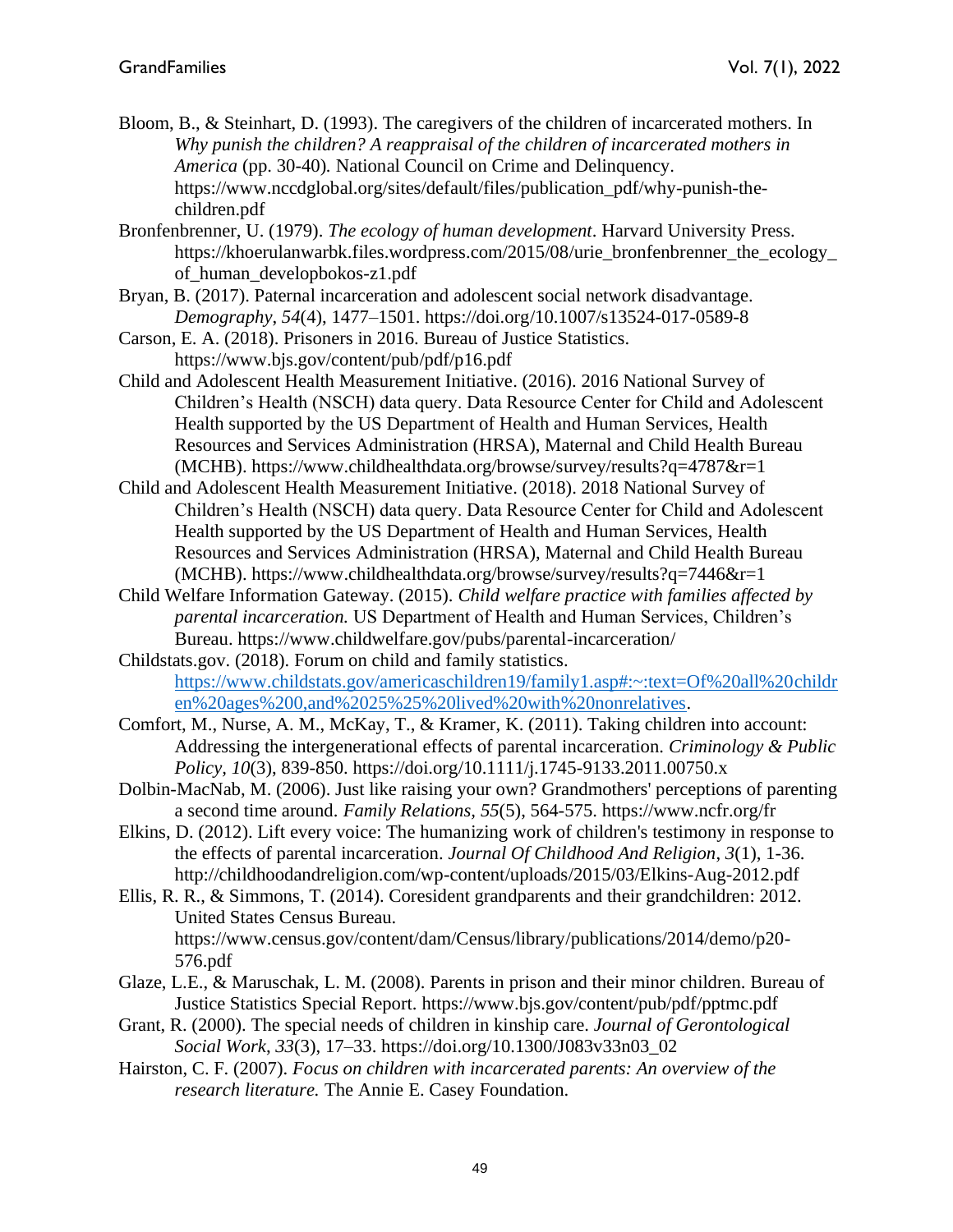[https://www.aecf.org/m/resourcedoc/aecf-](https://www.aecf.org/m/resourcedoc/aecf-FocusonChildrenwith_ncarceratedParentsOverviewofLiterature-2007.pdf)

[FocusonChildrenwith\\_ncarceratedParentsOverviewofLiterature-2007.pdf](https://www.aecf.org/m/resourcedoc/aecf-FocusonChildrenwith_ncarceratedParentsOverviewofLiterature-2007.pdf)

- Hanlon, T. E., Carswell, S. B., & Rose, M. (2007). Research on the caretaking of children of incarcerated parents: Findings and their service delivery implications. *Children & Youth Services Review*, *29*(3), 348–362. https://doi.org/10.1016/j.childyouth.2006.09.001
- Johnson, E. I., & Easterling, B. (2012). Understanding unique effects of parental incarceration on children: Challenges, progress, and recommendations. *Journal of Marriage and Family*, *74*(2), 342-356. https://doi.org/10.1111/j.1741-3737.2012.00957.x
- Kelley, S. J., Whitley, D. M., & Campos, P. E. (2011). Behavior problems in children raised by grandmothers: The role of caregiver distress, family resources, and the home environment. *Children and Youth Services Review*, *33*(11), 2138–2145. https://doi.org/10.1016/j.childyouth.2011.06.021
- Krysik, J. L., & Finn, J. (2013). *Research for effective social work practice* (3rd ed.). Routledge.
- Muftić, L. R., & Smith, M. (2018). Sex, parental incarceration, and violence perpetration among a sample of young adults. *Journal of Interpersonal Violence*, *33*(2), 316–338. https:/[/doi.org/10.1177/0886260515605123](https://doi.org/10.1177/0886260515605123)
- Mumola, C. J. (2000). Incarcerated parents and their children. Bureau of Justice Statistics Special Report.<https://www.bjs.gov/content/pub/pdf/iptc.pdf>
- Murray, J., Loeber, R., & Pardini, D. (2012). Parental involvement in the criminal justice system and the development of youth theft, marijuana use, depression, and poor academic performance. *Criminology*, *50*(1), 255–302. https://doi.org/10.1111/j.1745- 9125.2011.00257.x
- Nichols, E. B., Loper, A. B., & Meyer, J. P. (2016). Promoting educational resiliency in youth with incarcerated parents: The impact of parental incarceration, school characteristics, and connectedness on school outcomes. *Journal of Youth & Adolescence*, *45*(6), 1090– 1109. https://doi.org/10.1007/s10964-015-0337-6
- Park, J., & Park, M. (2016). Qualitative versus quantitative research methods: Discovery or justification? *Journal of Marketing Thought*, *3*(1), 1–7. <https://doi.org/10.15577/jmt.2016.03.01.1>

Peterson, B. L. (2017). Thematic analysis/interpretive thematic analysis. In *[The International](https://onlinelibrary.wiley.com/doi/book/10.1002/9781118901731)  [Encyclopedia of Communication Research Methods](https://onlinelibrary.wiley.com/doi/book/10.1002/9781118901731)*. <https://doi.org/10.1002/9781118901731.iecrm0249>

- Poehlmann, J., Dallaire, D., Loper, A. B., & Shear, L. D. (2010). Children's contact with their incarcerated parents: Research findings and recommendations. *American Psychologist*, *65*(6), 575–598. https://doi.org/10.1037/a0020279
- Sampson, D., & Hertlein, K. (2015). The experience of grandparents raising grandchildren. *GrandFamilies: The Contemporary Journal of Research, Practice and Policy*, *2*(1). <https://scholarworks.wmich.edu/grandfamilies/vol2/iss1/4>
- Simmons, T., & Dye, J. L. (2003). Grandparents living with grandchildren: 2000. United States Census Bureau.<https://www.census.gov/prod/2003pubs/c2kbr-31.pdf>
- Smith A., Krisman K., Strozier, A. L., & Marley, M. A. (2004). Breaking through the bars: Exploring the experiences of addicted incarcerated parents whose children are cared for by relatives. *Families in Society, 85*(2), 187-195.
- Suen, L.W., Huang, H., & Lee, H. (2014). A comparison of convenience sampling and purposive sampling. *Journal of Nursing*, *61*(3), 105–111. https://doi.org/10.6224/JN.61.3.105